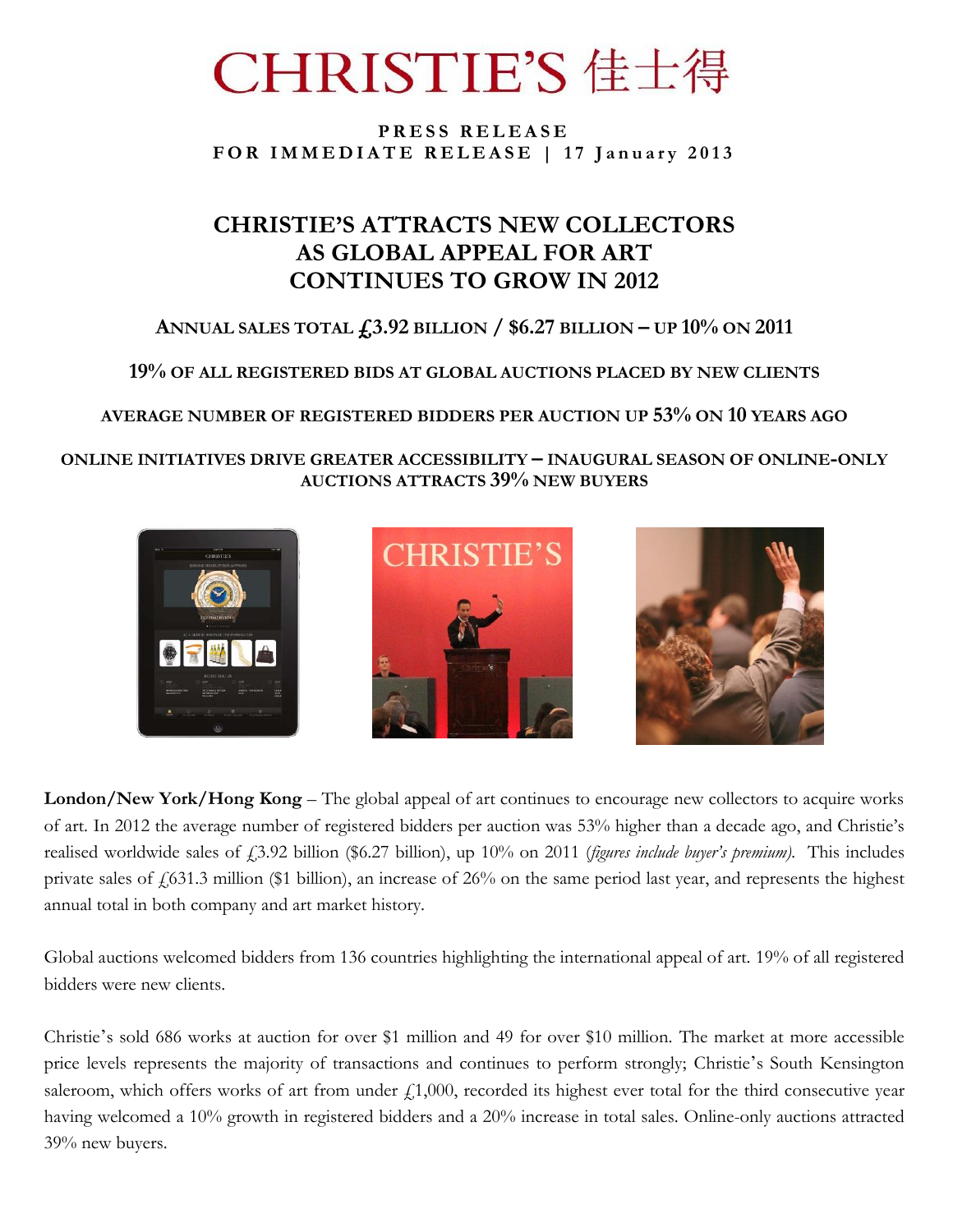**Steven P. Murphy, Chief Executive Officer, Christie's:** *"Our third straight year of record results is a sign that more people in more places in the world are captivated by art and are seeking to acquire it, and Christie's has aligned itself with collectors and their needs. More importantly, this trend is apparent at every level of the art market, from under £1,000 to over £50 million, as technological advancements highlight the appeal and the ease of engaging with Christie's and the works of art we handle. Accessibility to the market is key and we have continued to develop our online presence. In 2012 we saw a 11% increase in visitors to our website and our inaugural season of online-only auctions offering works of art, wine, fashion and memorabilia at accessible prices, attracted a huge number of new bidders and buyers. We have also continued to pioneer innovative exhibitions and sales, from supporting the tour of Andrew Wyeth paintings in China and exhibiting modern and contemporary sculpture at Waddesdon Manor, to the sale of holdings from the Andy Warhol Foundation which will be exhibited around the world and offered by both traditional and online-only auctions, as well as by private sale."*

Post-War and Contemporary art led the categories with record auction sales of  $\ell$ 986.5 million (\$1.6 billion) – a 34% increase over 2011. The category saw increased demand at every level, with a 14% growth in the number of registered bidders for works of art under £100,000. The *Post-War and Contemporary Art Evening Auction* in New York on 14 November realised \$412.3 million  $(f259.7 \text{ million})$  becoming the most valuable auction ever held in the category. The *Post-War and Contemporary* auction in London on 27 June realised  $\ell$ 132.8 million (\$207.3 million) becoming the most valuable auction ever held in the category in Europe. Notable increases were also seen for Impressionist and Modern Art which realised auctions sales of £623.6 million (\$997.7 million) (+14%); and Old Masters & 19th Century Art which totaled  $\ell$  201.6 million (\$322.6 million) (+26%). The highest auction price for the year at Christie's was paid for Mark Rothko's *Orange, Red, Yellow* which sold on 8 May in New York for \$86,882,500 / ₤53,867,150, establishing a world record price for any contemporary work of art sold at auction. Private sales continue to represent a growing market realizing  $\frac{1}{631.3}$  million (\$1 billion) in 2012, an increase of 26% on the previous year.

Christie's innovative approach and investment in online initiatives continues to make the art market increasingly accessible. Having launched Christie's first Online-Only auction with the Collection of Elizabeth Taylor in December 2011, there were six further online-only auctions in 2012, offering art, memorabilia, fashion and wine, and at which an average 39% of buyers were new to Christie's. The website, [www.christies.com,](http://www.christies.com/) welcomed an 11% increase in visitors from the previous year. 27% of all bidders participated via the internet and Christie's LIVE™ saw a 4% increase in registrations compared to the previous year. In November in New York, Edward Hopper's *October on Cape Cod* sold for \$9.6 million to an internet bidder, setting the highest price for a work of art sold online at an international auction.

European and U.S. clients accounted for 75% of sale registrations. While sale totals for Asian Art and auction sales in Hong Kong decreased from the record levels of 2011, Asian clients represented 19% of registered bidders at global sales, a 1% increase on 2011. An increased participation of Asian collectors at global sale sites was evident at every level of the market, from Rembrandt's *A Man in a Gorget and Cap* which sold at the Evening auction of *Old Master and British Paintings* on 3 July in London for £8.4 million (\$13.2 million), to Christie's South Kensington which saw a 10% increase in new registered bidders from the region.

**Steven P. Murphy** continues: *"As the desire for collecting continues to grow, we are pleased to have welcomed new clients into the market, and to have achieved industry-leading results across the globe from Paris to New York and London to Hong Kong. Our knowledge, judgment, presentation and global reach are at the forefront of all our activities and we will continue to align the business in a*  way which best serves both the collectors we know, those who are yet to enter the market and all those who are interested and appreciate art."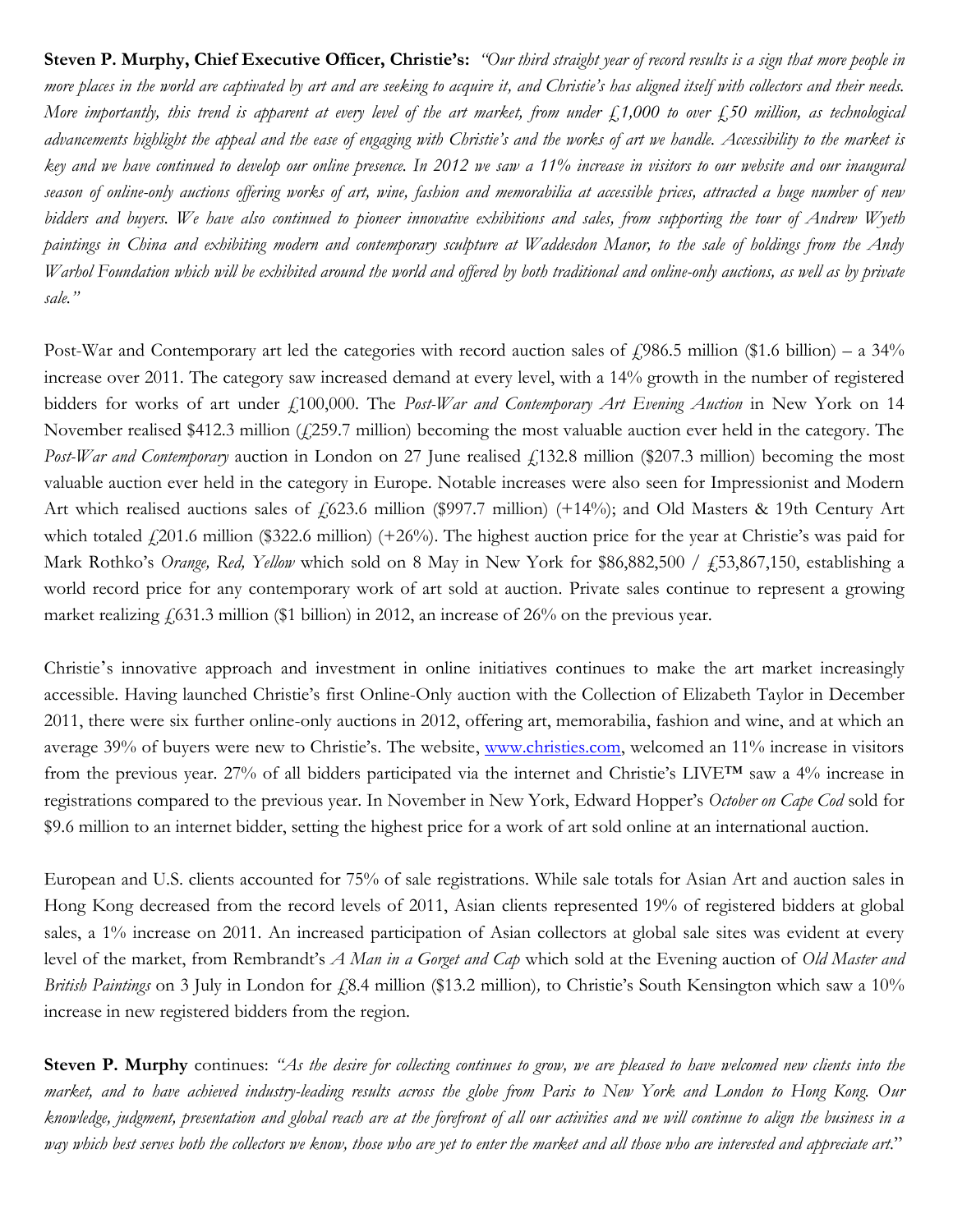### **Looking Ahead**:

- From 19 January in New York, Christie's will host **Americana Week 2013**, a series of public viewings and sales devoted to fine and rare examples of American artistry and craftsmanship. The Americana series of sales will offer over 400 lots, including a number of rare survivals from the 18th and 19th century and many works never before offered at auction.
- From 26 to 31 January, Christie's New York will host **Old Masters Week** which will include the annual auctions of Old Master Paintings and Old Master Drawings as well as two exciting additional sales. The auctions begin on January 29 with *Albrecht Dürer—Masterpieces from a Private Collection*, featuring some of the artist's most important prints to come to auction in recent history. This will be followed on January 30 by *Renaissance*, a sale celebrating the arts of that period, including masterworks by Fra Bartolommeo, Botticelli, Bronzino and Cranach, among others. Comprised of over 400 lots combined, the five sales in *Old Masters Week* will offer works of outstanding quality, rarity and provenance for collectors of all tastes and levels.
- From 6 to 14 February, Christie's London will offer with two weeks of internationally anticipated exhibitions and sales of **Impressionist and Modern and Post-War and Contemporary art.** From 6 to 8 February, *Impressionist Art* is led by an elegant and lyrical portrait by Amedeo Modigliani of his muse and lover *Jeanne Hébuterne (au chapeau)*, 1919 (estimate: £16 million to £22 million). The *Post-War & Contemporary Art* auctions on 13 and 14 February include *Great Pyramid at Giza with Broken Head from Thebes*, 1963, a unique, landmark painting, which stands as the only canvas to commemorate David Hockney's first trip to Egypt at the age of 26 (estimate:  $f(2.5-3.5 \text{ million})$ ).
- In early 2013 Christie's will offer the first online-only sale in its long-term partnership with **The Andy Warhol Foundation for the Visual Arts.** Over the course of 2013, Christie's will launch a total of five online-only sales of original works by Warhol from the Foundation's collection, marking the first time the auction house has ever offered online-only Post War and Contemporary art sales. The timed online format allows clients to browse, bid, receive instant updates by email or phone if another bid exceeds theirs, organize shipping, and pay from anywhere in the world. Proceeds from these and all subsequent sales under the partnership benefit the Warhol Foundation's endowment for grant-making programs that support contemporary arts organizations.
- In May in New York, Christie's will hold **The Americas Society Visual Arts Endowment Benefit Auction.** The auction will include a selection of works donated to the Americas Society that will be offered in conjunction with the Latin American sale with all proceeds to benefit the Society's dynamic and expanding Visual Arts Department through the creation of an endowment for its programs. The Benefit Auction will include approximately 30 works in both the Evening and Day sales at Christie's, and will feature such established Latin American artists as Carlos Cruz-Diez and Alejandro Obregón, as well as contemporary artists like Luis Fernando Roldán.

**PRESS CONTACTS:** Matthew Paton (London)  $+ 44 207 389 2965$  mpaton *(a)*christies.com Erin McAndrew (New York)  $+1$  212 484 4816 [emcandrew@christies.com](mailto:emcandrew@christies.com) Luyang Jiang (Hong Kong)  $+ 852 2978 9919$   $\frac{1}{\text{iiang}}$  and the set of the set of the set of the set of the set of the set of the set of the set of the set of the set of the set of the set of the set of the set of the se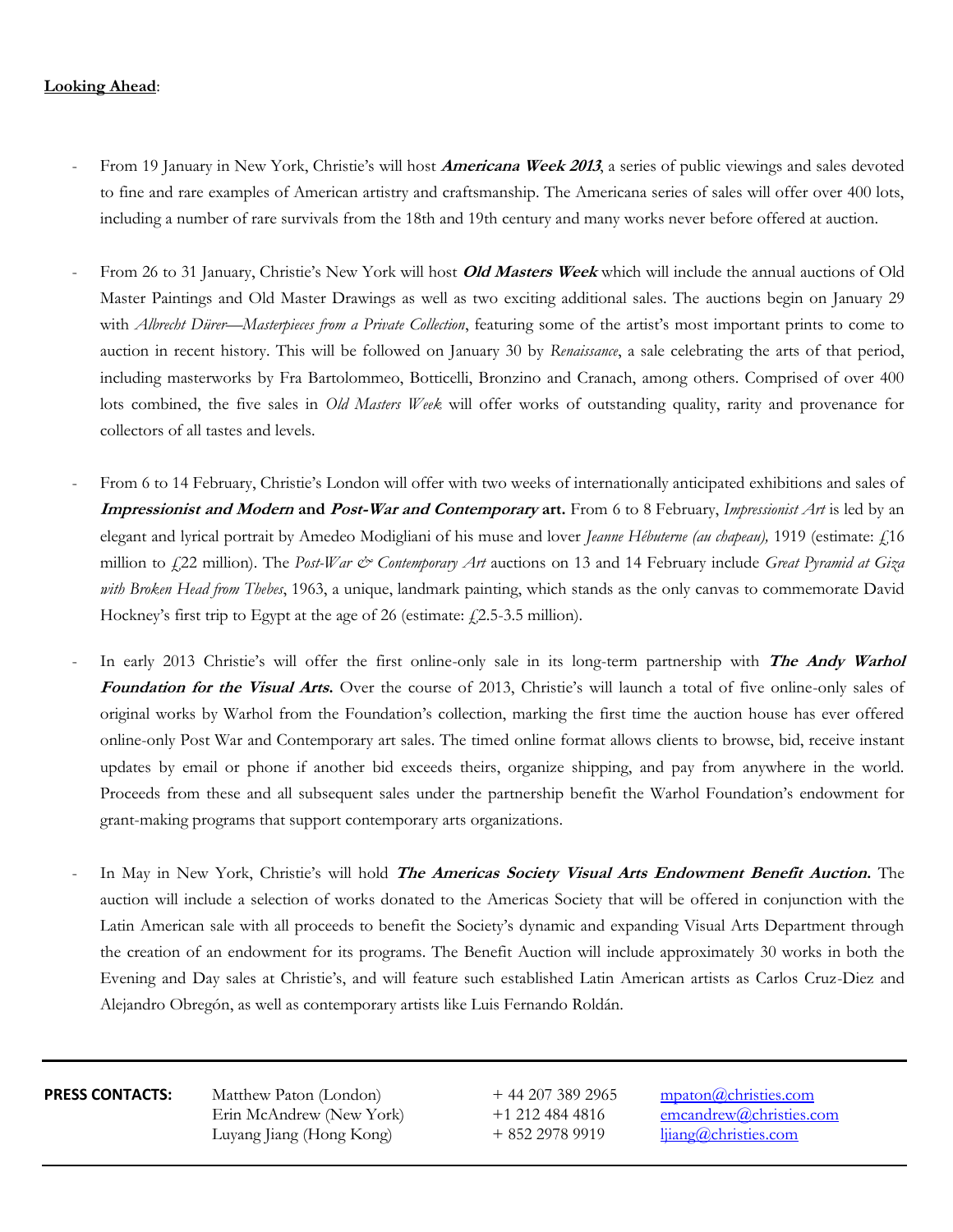### **Notes to Editors:**

| TOP TEN LOTS SOLD AT AUCTION AT CHRISTIE'S IN 2012 |                                 |                                                                                                                                                              |                               |  |
|----------------------------------------------------|---------------------------------|--------------------------------------------------------------------------------------------------------------------------------------------------------------|-------------------------------|--|
|                                                    | \$86,882,500<br>£, 53, 867, 150 | Mark Rothko, Orange, Red, Yellow<br>oil on canvas, painted in 1961<br><b>WORLD AUCTION RECORD FOR ANY</b><br><b>CONTEMPORARY WORK OF ART</b>                 | New York<br>8 May 2012        |  |
|                                                    | \$43,762,500<br>£27,570,375     | Claude Monet, Nymphéas<br>oil on canvas, painted in 1905                                                                                                     | New York<br>7 Nov 2012        |  |
|                                                    | \$43,762,500<br>£27,570,375     | <b>Andy Warhol,</b> Statue of Liberty<br>silkscreen inks, spray enamel and graphite on canvas, painted<br>in 1962                                            | New York<br>14 Nov 2012       |  |
|                                                    | \$40,402,500<br>£25,453,575     | Franz Kline, Untitled<br>oil on canvas, painted in 1957<br><b>WORLD AUCTION RECORD FOR THE ARTIST</b>                                                        | New York<br>14 Nov 2012       |  |
|                                                    | \$36,779,111<br>£23,561,250     | Yves Klein, Le rose du bleu,<br>dry pigment in synthetic resin, natural sponges and pebbles on<br>board, 1960<br>WORLD AUCTION RECORD FOR THE ARTIST         | London<br>27 June 2012        |  |
|                                                    | \$36,482,500<br>£22,619,150     | Yves Klein, FC1 (Fire Color 1)<br>dry pigments and synthetic resin on panel with artist's frame,<br>executed in 1962<br>WORLD AUCTION RECORD FOR THE ARTIST  | New York<br>8 May 2012        |  |
|                                                    | \$35,210,321<br>£22,441,250     | John Constable, R.A., The Lock<br>oil on canvas<br>WORLD RECORD PRICE FOR THE ARTIST AT<br><b>AUCTION</b>                                                    | London<br>3 July 2012         |  |
|                                                    | \$33,682,500<br>£21,219,975     | Jeff Koons, Tulips<br>mirror-polished stainless steel with transparent color coating,<br>executed in 1995-2004<br><b>WORLD AUCTION RECORD FOR THE ARTIST</b> | New York<br>14 Nov 2012       |  |
|                                                    | \$33,632,135<br>£21,545,250     | Francis Bacon, Study for Self-Portrait<br>oil on canvas, 1964                                                                                                | London<br>27 June 2012        |  |
|                                                    | \$33,474,363<br>£21,321,250     | Francis Bacon, Portrait of Henrietta Moraes, 1963                                                                                                            | London<br>14 February<br>2012 |  |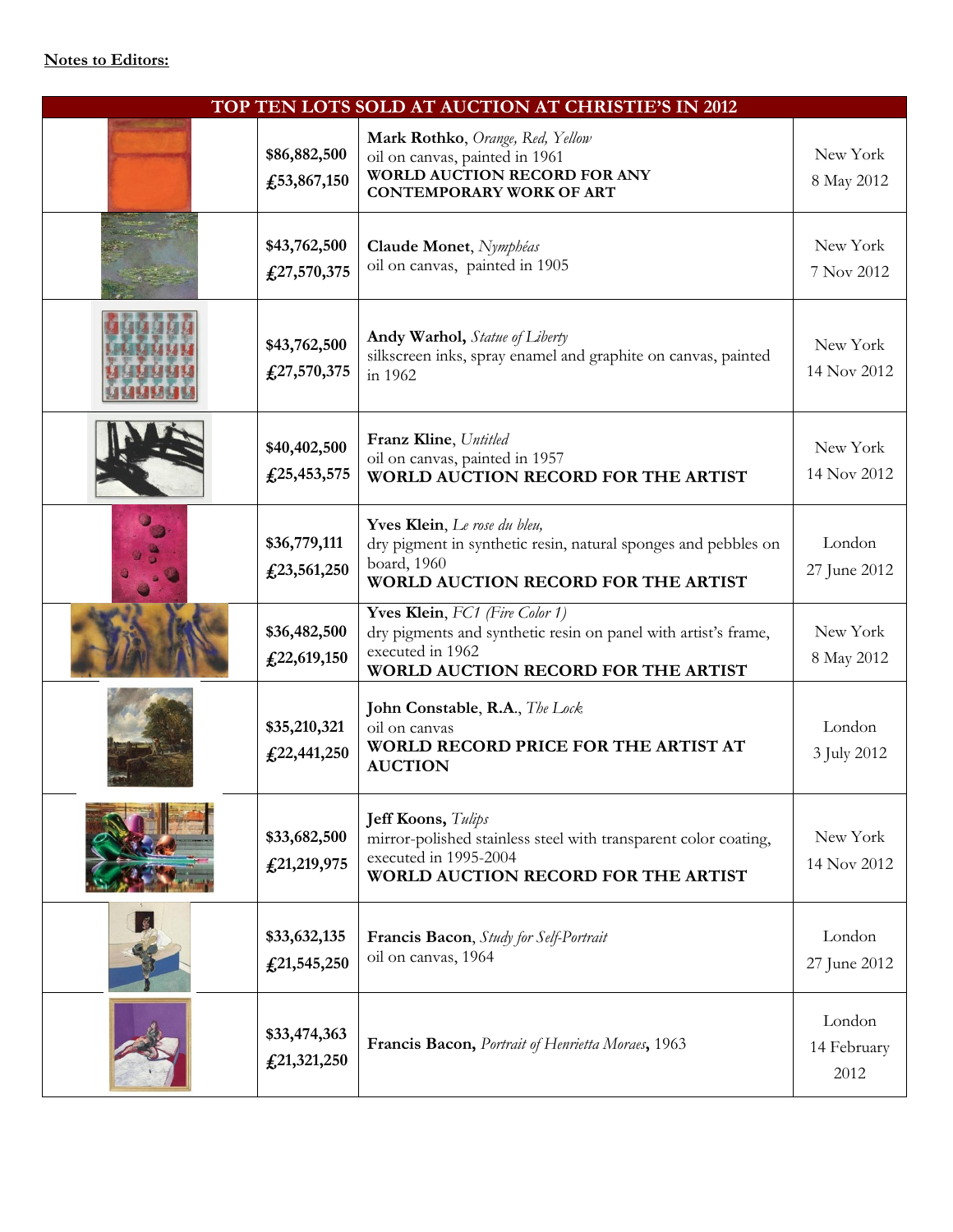## **TOP LOTS FROM THE LEADING TEN DEPARTMENTS CHRISTIE'S 2012**

| 8 May 2012<br>Post-War & Contemporary<br>Art Evening Auction, New York                                          | \$86,882,500<br>£53,867,150 | Mark Rothko, Orange, Red, Yellow<br>oil on canvas, 1961<br>WORLD AUCTION RECORD FOR ANY<br><b>CONTEMPORARY WORK OF ART</b>                                                                                                                                                                                                          |
|-----------------------------------------------------------------------------------------------------------------|-----------------------------|-------------------------------------------------------------------------------------------------------------------------------------------------------------------------------------------------------------------------------------------------------------------------------------------------------------------------------------|
| 7 November 2012<br>Impressionist & Modern Art<br>Evening Auction, New York                                      | \$43,762,500<br>£27,570,375 | Claude Monet, Nymphéas,<br>oil on canvas, 1905                                                                                                                                                                                                                                                                                      |
| 3 July 2012<br>Old Master & British Paintings<br>Evening Sale, London                                           | \$35,210,321<br>£22,441,250 | John Constable, R.A., The Lock,<br>oil on canvas<br>WORLD RECORD PRICE FOR THE ARTIST<br><b>AT AUCTION</b>                                                                                                                                                                                                                          |
| 13 November 2012<br>Magnificent Jewels & The<br>Archduke Joseph Diamond,<br>Geneva                              | \$21,474,529<br>£13,540,053 | The Archduke Joseph Diamond -<br>A cushion-shaped D colour internally flawless<br>Golconda diamond of 76.02 cts.<br><b>WORLD AUCTION RECORD FOR A</b><br>COLOURLESS DIAMOND; WORLD<br><b>AUCTION RECORD FOR A COLOURLESS</b><br><b>GOLCONDA DIAMOND; WORLD AUCTION</b><br>RECORD PRICE PER CARAT FOR A<br><b>COLOURLESS DIAMOND</b> |
| 19 December 2012<br>Art d'Asie, Paris                                                                           | \$11,900,365<br>£7,247,978  | Rare et importante sculpture de Guanyin en<br>bois Chine du Nord, circa XIIIème siècle<br>RECORD POUR UNE PIECE D'ART D'ASIE<br><b>VENDUE CHEZ CHRISTIE'S FRANCE</b>                                                                                                                                                                |
| 22 June 2012<br>George Washington's Annotated<br>Copy of the Constitution and Bill<br>of Rights, 1789, New York | \$9,826,500<br>£6,299,038   | George Washington, Constitution and Acts of<br>Congress, 1789<br><b>WORLD AUCTION RECORD FOR AN</b><br>AMERICAN BOOK OR HISTORICAL<br><b>DOCUMENT</b>                                                                                                                                                                               |
| 6 December 2012<br>Chefs d'Oeuvre Ancienne<br>Collection de Monsieur et<br>Madame Riahi, London                 | \$5,105,841<br>£3,177,250   | An important Louis XV ormolu-mounted<br>Japanese lacquer and vernis martin secretaire-à-<br>abattant by Bernard II van Risen Burgh<br>(BVRB), circa 1756-1757<br>WORLD RECORD PRICE FOR THE MAKER<br><b>AT AUCTION</b>                                                                                                              |
| 14 May 2012<br>Important Watches, Geneva                                                                        | \$4,686,120<br>£2,910,633   | Breguet & Fils, Paris, No. 2667.<br>An extremely rare and exceptionally fine and<br>elegant 18K gold precision watch with two<br>movements<br>WORLD RECORD PRICE FOR WATCH BY<br><b>BREGUET AT AUCTION</b>                                                                                                                          |
| 31 May 2012<br>Victorian & British Impressionist<br>Art, London                                                 | \$3,362,338<br>£2,169,250   | Dante Gabriel Rossetti, The Salutation of<br>Beatrice, oil on canvas, 1958                                                                                                                                                                                                                                                          |
| 18 November 2012<br>152ème Vente des Vins des<br>Hospices de Beaune, Paris                                      | \$343,818<br>£216,675       | Corton Grand Cru Cuvée Charlotte Dumay Un<br>tonneau de 350 litres                                                                                                                                                                                                                                                                  |